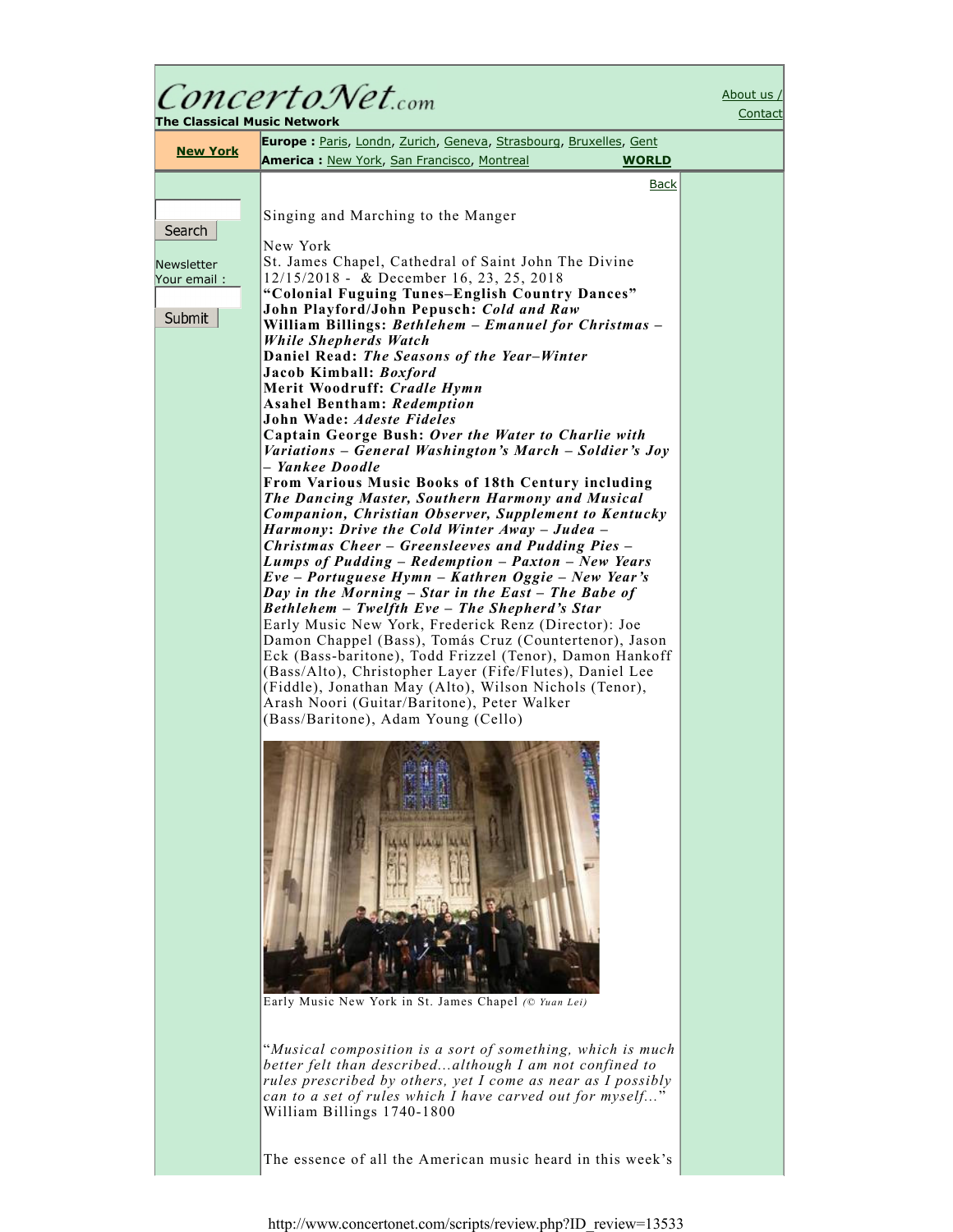series of concerts in the Cathedral of St. John The Divine is in that key phrase from William Billings' essay above: "...to a set of rules which I have carved out for myself".

Where the 18th Century British had traditions and cathedrals and churches and royal/aristocratic audiences, Americans–or rather, British subjects soon to become Americans–were musically on their own. Ships bringing Puritans and Pilgrims and adventurers and slaves and bondspeople, had no room for organs or pianofortes–and certainly no space for composers or even music teachers.

Thus composers like William Billings–a genius by anybody's standards–as well as Daniel Read and the other composers produced by Early Music New York this week arose like Botticelli's Venus from the waves. They pursued their crafts (Billings was a tanner, Daniel Read owned a General Store in New Haven) with time to pursue their arts. And the results, certainly as showed by Early Music New York, were, as a whole, stunning.

The paradox of "Colonial Fuguing Tunes-English Country Dances" was a comment made to me second-generation Asian scholar and writer. "I didn't know that America had its own music at that time."

Yes, some of the tunes played here were hornpipes and gigues from the Mother Country. And the deep south lived on English music (just as they read Sir Walter Scott rather than James Fenimore Cooper). But the anthology produced in Saint James Chapel this week showed an invention as unique to America as...well, as the Idea of America itself.

The ensemble, now in its fifth decade, was an excellent one: spare but hardly minimal. The group was led by fiddler Daniel Lee (actually a superb Baroque violinist who allowed his sounds to be harder, more pressured than usual) and flutist Christopher Layer, with fife and various wooden flutes. The two played solo or antiphonally, backed by guitar, cello and sometimes drum. Not a sumptuous Jordi Savall-style ensemble, but obviously in keeping with New England thrift!

When one thinks "18th Century antiphonal", one thinks of the Gabriellis or Thomas Tallis in the great Baroque churches. This music, though, was composed for country churches, for village schools. The side-chapel here gave greater voice than any of the original meeting halls, yet this hardly altered the musical effect.

The choral group was small–but it resounded. And it whispered. And in the closely-composed harmonies of the time, with little counterpoint to blur the words, the tunes (for that was what they were) of Early Music New York was stalwart and yes, hardy.

"Hardy" in fact were the keystones of the music. The words were liturgical ("As shepherds in Jewry were guarding their sheep..."), but the emotions were straightforward, the adorations were lively. *Redemption* was an opposition of loud and soft, with an echo effect after "A God is born, the valleys cry: a God is born, the hills reply".